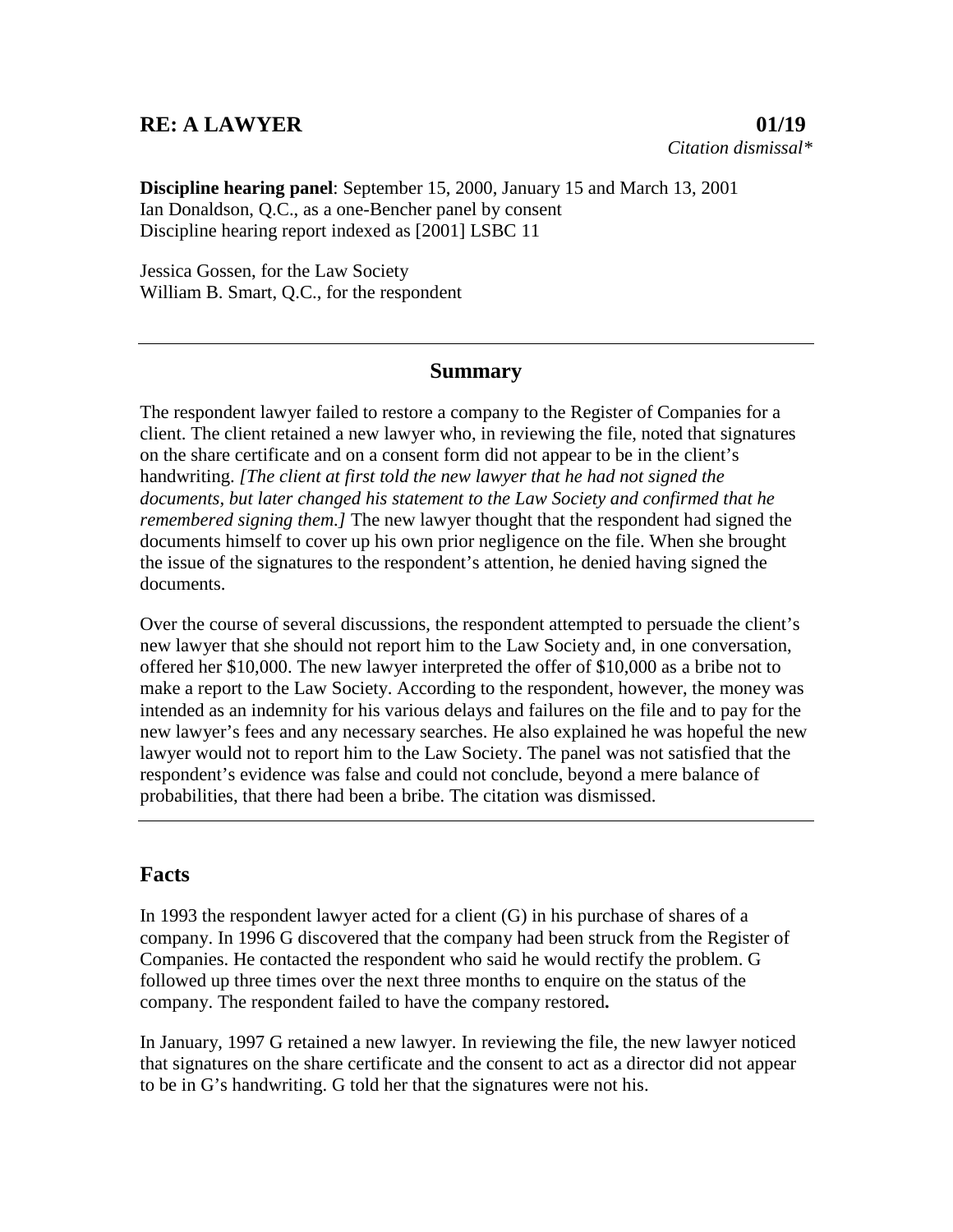*[In 1998 G remembered signing the share certificate and advised the Law Society. He said the certificate was in a three-ring binder in the respondent's office and his hand was on the edge, which made signing it difficult. Based on G's evidence, the hearing panel concluded that G's new lawyer was mistaken in her belief that the respondent, rather than G, had signed the documents, although her belief was reasonable at the time it was held.]*

G's new lawyer believed that the respondent had signed the documents himself to cover up his own prior negligence on the file. She brought her concerns about the signatures to the respondent's attention. The respondent agreed that the handwritten body text of the share certificate appeared to be in his own writing. He also agreed that the signature did not appear to match G's usual signature. The respondent, however, denied having signed the documents himself, with or without G's authorization.

The respondent and the new lawyer had several conversations respecting the matter. The new lawyer believed that she had a duty to report the respondent to the Law Society. The respondent attempted to convince the new lawyer that he had not signed the corporate documents and that she need not report him.

In one conversation the respondent offered the new lawyer \$10,000, which she interpreted as a bribe not to report him to the Law Society. She wrote to the Law Society outlining her concerns about the respondent's conduct in handling the share purchase and about the signatures. In a later telephone call to the Law Society, she added that the respondent had offered to pay \$10,000 in exchange for her promise not to report the incident.

The respondent explained to the Law Society that he offered the money as an indemnity for his various delays and failures on the file, to cover the cost of the searches and the new lawyer's fees and to demonstrate that he was not running and hiding but was owning up to his shortcomings on the file. He also gave evidence that he was hopeful the new lawyer would not to report him to the Law Society.

## **Decision**

The panel was not satisfied that the respondent's evidence was false and could not conclude from the evidence, beyond a mere balance of probabilities, that the delict of a bribe had been proved. The citation was dismissed.

*\* Law Society Rule 4-38(1)(a) requires publication to the profession of summaries of citation dismissals, as well as citations resulting in disciplinary action. Rule 4-38(2)(c) provides that citation dismissals must be published anonymously unless the respondent lawyer consents in writing to being identified.*

*The Discipline Committee has referred this decision to the Benchers for a review on the record pursuant to section 47(3).*